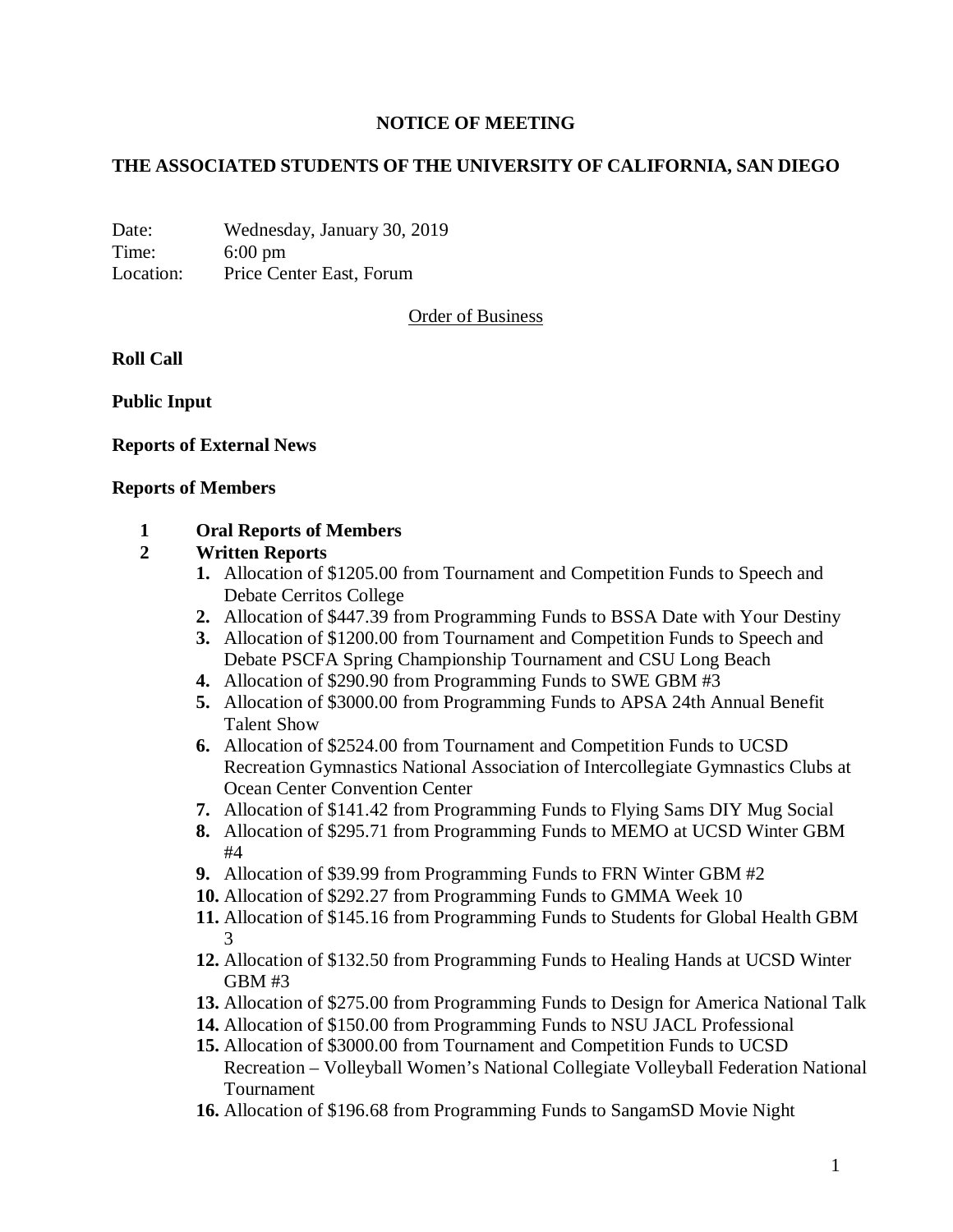- **17.** Allocation of \$179.85 from Programming Funds to SUMS Movie Night
- **18.** Allocation of \$128.22 from Programming Funds to FLICK Art Party 001
- **19.** Allocation of \$549.43 from Programming Funds to HMP3 Speed Dating with Specialities
- **20.** Allocation of \$525.69 from Programming Funds to UBIC Winter Banquet
- **21.** Allocation of \$400.62 from Programming Funds to ACSSA Week 8 GBM
- **22.** Allocation of \$414.55 from Programming Funds to UWC Beginner's Programming Competition
- **23.** Allocation of \$180.00 from Programming Funds to IEEE Meeting #2
- **24.** Allocation of \$199.34 from Programming Funds to TASA Presents Jeopardy Night
- **25.** Allocation of \$127.38 from Programming Funds to Global Medical Training Winter GBM #4
- **26.** Allocation of \$389.41 from Programming Funds to IEEE SolidWorks Workshop
- **27.** Allocation of \$515.00 from Programming Funds to Catholic Student Community Ash Wednesday Mass

## **Reports of Senator Projects**

#### **Question Time**

#### **Reports of Committees**

- **1** Finance Committee
- **2** Legislative Committee

## **Special Orders**

**1** Special Presentation regarding the Student Technology Fee by Vince Kellen & Valerie Polichar

**2** Special Presentation regarding Sun God Festival Budget Increase Proposal by Nancy Xu and Jake Valley

## **Unfinished Business**

**1** The Transfer Senator Election Change Act 2019. Sponsored by Leslie Silva and Joseph Giltner (Attachment 1)

**2** The A.S. Accessibility And Opportunity Act 2019. Sponsored by Joseph Giltner (Attachment 2)  $\mathbf{p}$ 

**New Business**

**Open Forum**

**Roll Call**